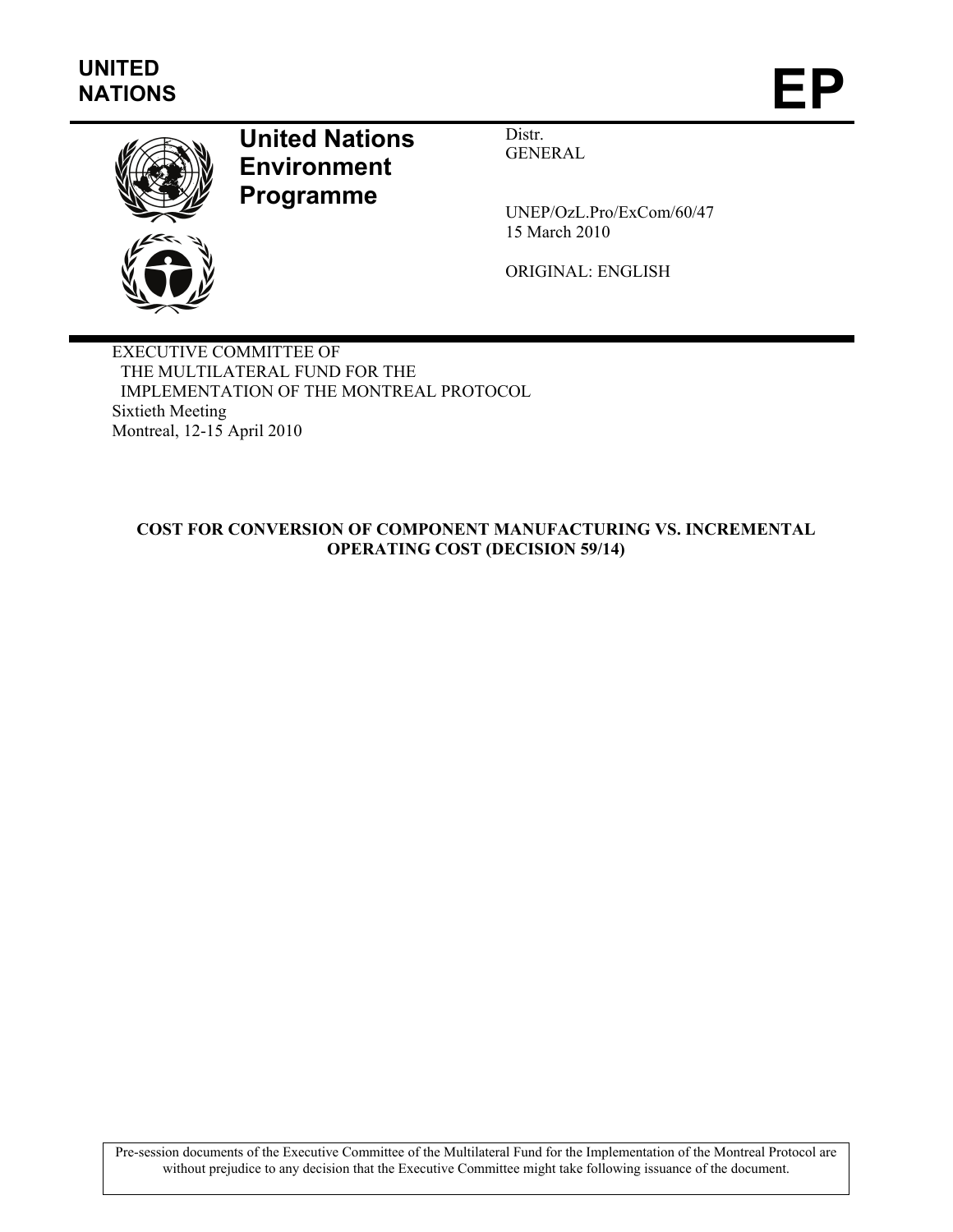1. The Secretariat identified during the preparation for the 59<sup>th</sup> Meeting of the Executive Committee an issue related to the cost for conversion of component manufacturing vs. incremental operating cost.

2. The project for the conversion of HCFC-based air-conditioning equipment in Jordan, which had been submitted to the 59<sup>th</sup> Meeting, contained substantial incremental capital costs for conversion of one component of the air-conditioning unit, the heat exchangers. The same category of costs were also substantial in one project proposal submitted to the  $60<sup>th</sup>$  Meeting for conversion of air conditioning equipment in China.

3. The related issue is two-fold namely, whether cost for the manufacturing of components is eligible versus a possible increase in incremental operating cost, and whether in particular the retooling of heat exchanger production would constitute incremental cost.

## Manufacturing of components vs. increased incremental operating costs

4. The implementing agencies propose that the Multilateral Fund should fund the conversion of the manufacturing of components in cases where a producer of refrigeration and air conditioning projects manufactures such components in-house. This leads to the more generic issue of funding of cost increases for components of products manufactured with or containing ODS. The Executive Committee might either fund the conversion of the manufacturing of the components, or incremental operating costs (IOCs), for the manufacturers of the final products. Should the Executive Committee decide to fund the conversion of in-house component manufacturing, this might consequently lead to enterprises that only manufacture such components receiving support as well. Alternatively, the Executive Committee could fund IOCs for those manufacturers of refrigeration and air conditioning products that do not receive support for the conversion of component manufacturing, on the assumption that those would have to purchase their components on the open market. In this second case, in order to avoid double funding, the Executive Committee would have to establish barriers to avoid leakage of components manufactured in facilities converted as part of Multilateral Fund activities to enterprises that receive IOCs for these components as part of their funded conversion. Thus, three options are possible, differentiated by sub-sector: the funding of the conversion of only component manufacturing without paying IOCs for these components; the payment of IOCs for these components without funding of the component manufacturing; or, a combination of both with additional barriers to avoid double funding.

5. A similar issue in terms of component funding has already been discussed by the Executive Committee in the past, i.e. whether to fund IOCs for a key component, the compressors, or to fund the conversion of the compressor manufacturers. The Executive Committee had taken the related decision 26/36 in order to avoid double funding. The decision of that meeting differentiated between countries, which had both component manufacturers and equipment manufacturers – where equipment manufacturers would not receive IOCs if component manufacturers received conversion funding, and countries that had only equipment manufactures where IOCs would be paid.

6. The underlying assumptions of that decision appear to have been a limited export of compressors from Article 5 countries, and partial sourcing of components from non-Article 5 countries. However, in the eleven years since the 26th Meeting, the global exchange of goods has increased dramatically, and it is no longer possible to avoid double funding on the basis of national borders. In addition, one can assume that the predominant share of component manufacturing for air conditioning equipment is today located in Article 5 countries. Consequently, the Secretariat proposes that the Executive Committee revisits this decision, since a differentiation as provided for in the decision from the 26th Meeting appears no longer able to result in avoidance of double funding. The Multilateral Fund should either fund the cost increases of components through incremental operating costs or by covering the conversion costs of component manufacturers, and should aim at avoiding a mixture of the two concepts.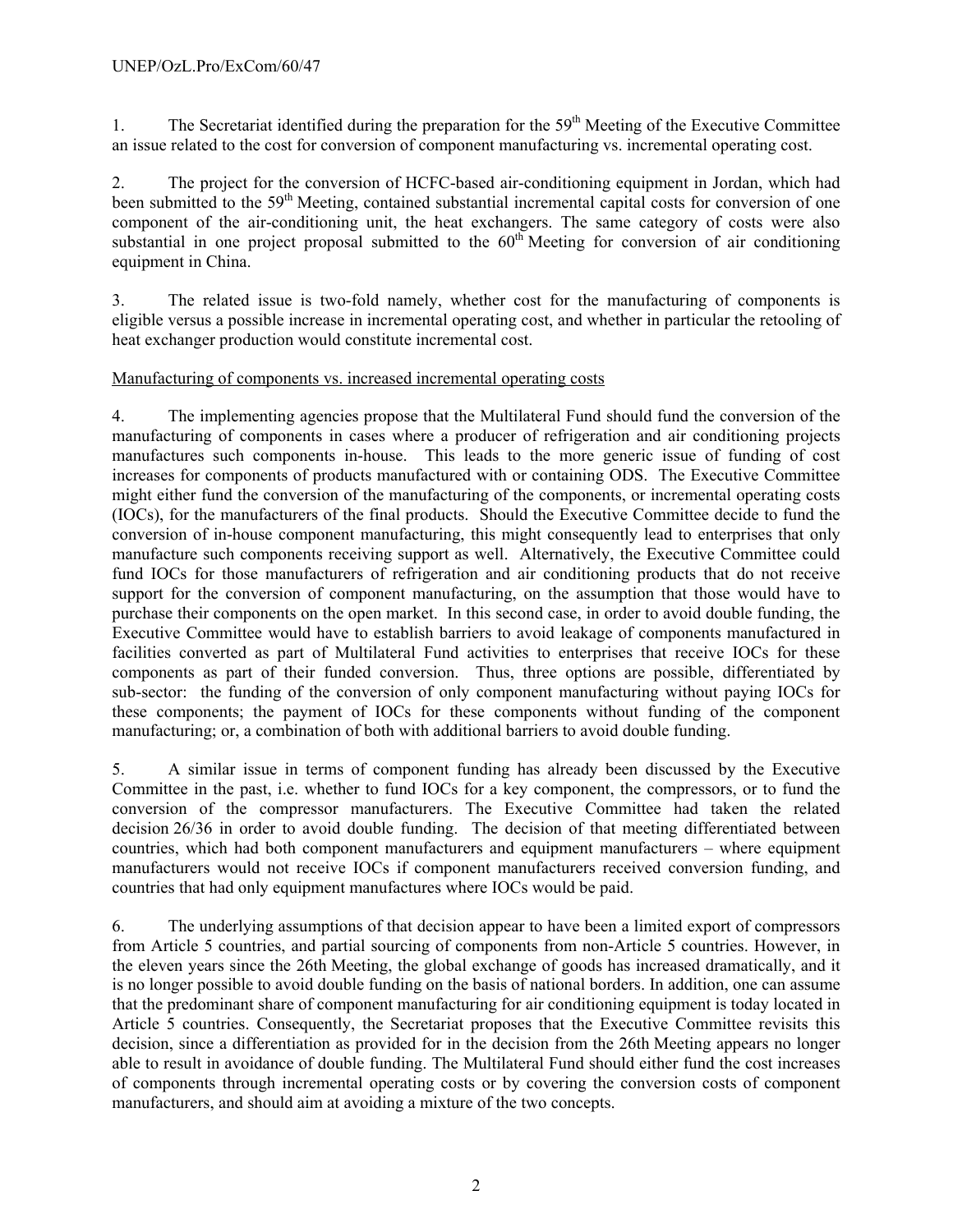7. During the related discussion at the 59<sup>th</sup> Meeting of the Executive Committee, several Members spoke in support of funding component manufacturers and excluding downstream funding. Others felt that the criteria should not be changed. After some initial discussion the issue was deferred for consideration at the 60th Meeting as per decision 59/14.

## Incremental cost of heat exchangers

8. As part of the review of project submissions, the Secretariat identified as one issue the question whether the conversion of heat exchanger production would be considered as an incremental cost. The following paragraphs attempt to explain the very technical aspects of the issue to enable the Executive Committee to take an informed decision on the matter.

9. The heat exchanger production referred to in this document relates to the production of refrigerant-to-air heat exchangers<sup>1</sup>. These consist typically of a number of copper tubes with plate-like aluminium fins perpendicular to them, and there are usually several copper tubes through each fin. The manufacturing of the fins is done with complex dies which punch and form the fin using multiple hits. The external diameter of the tubes is minimally smaller than the diameter of the holes in the fins, so the fins can be aligned easily on a set of tubes. Typically, the tubes have been straightened previously and bent into a U-shape ("hairpins"), so that each tube goes twice through the heat exchanger; one heat exchanger can have numerous tubes. The tubes are laced into a stack of fins (up to several hundred) on a horizontal table. Once all of the hair pins have been placed into to the stack of fins, a rod with a precision ball tip slightly larger than the tubes inner diameter is pushed through the tube, enlarging the tubes interior and, therefore, outer diameter slightly, and so creating a fit between the tube and the fin. In high speed production all of the tubes are expanded at the same time. In very low volume production, the tubes are sometimes expanded one tube at a time. These heat exchangers are called tube-and-fin heat exchangers.

10. Refrigerant-to-air heat exchangers are very common in refrigeration and air conditioning systems, in particular in large scale production of systems. In cases of mass production the heat exchangers are either optimised for each model and purchased from an external supplier or optimised for the manufacturer's model range and manufactured on site. Typically the same external tube diameter would be used for units with a wide range of capacities. In case of small scale production of refrigeration and air conditioning equipment, the heat exchangers are typically bought from a range of available models offered by a supplier. These heat exchangers do not substantially differ in their design or material between HCFC-22 technology and the various current HCFC-22 alternatives (except for ammonia and  $CO<sub>2</sub>$ ).

11. According to technical experts consulted by the Secretariat, it is not necessary to reduce the diameter of the tube when changing from HCFC-22 to R-410A or R-32; this is also the case for changes to HFC-407C and the hydrocarbons HC-290 and HC-1270. However, a small adjustment of the tube wall thickness is needed to increase the strength for the higher operating pressures of R-410A or R-32. This approach requires significantly less capital investment in equipment, and is therefore preferred by manufacturers. Another alternative is the use of specific, more expensive types of copper for the tubes that makes them more pressure resistant while having the same dimensions, or a combination of both. Reducing the external tube diameter, as requested in some project proposals, can result in system miniaturization and cost reduction. However, as demonstrated in project submissions, the costs for the re-tooling of a smaller external diameter tube are very significant. Coils for  $CO<sub>2</sub>$  based systems would potentially need to use smaller diameter tubes because of the very high operating pressures of  $CO<sub>2</sub>$ systems and the different capacity per volume.

 1 More precisely, air-to-refrigerant evaporators and refrigerant-to-air condensers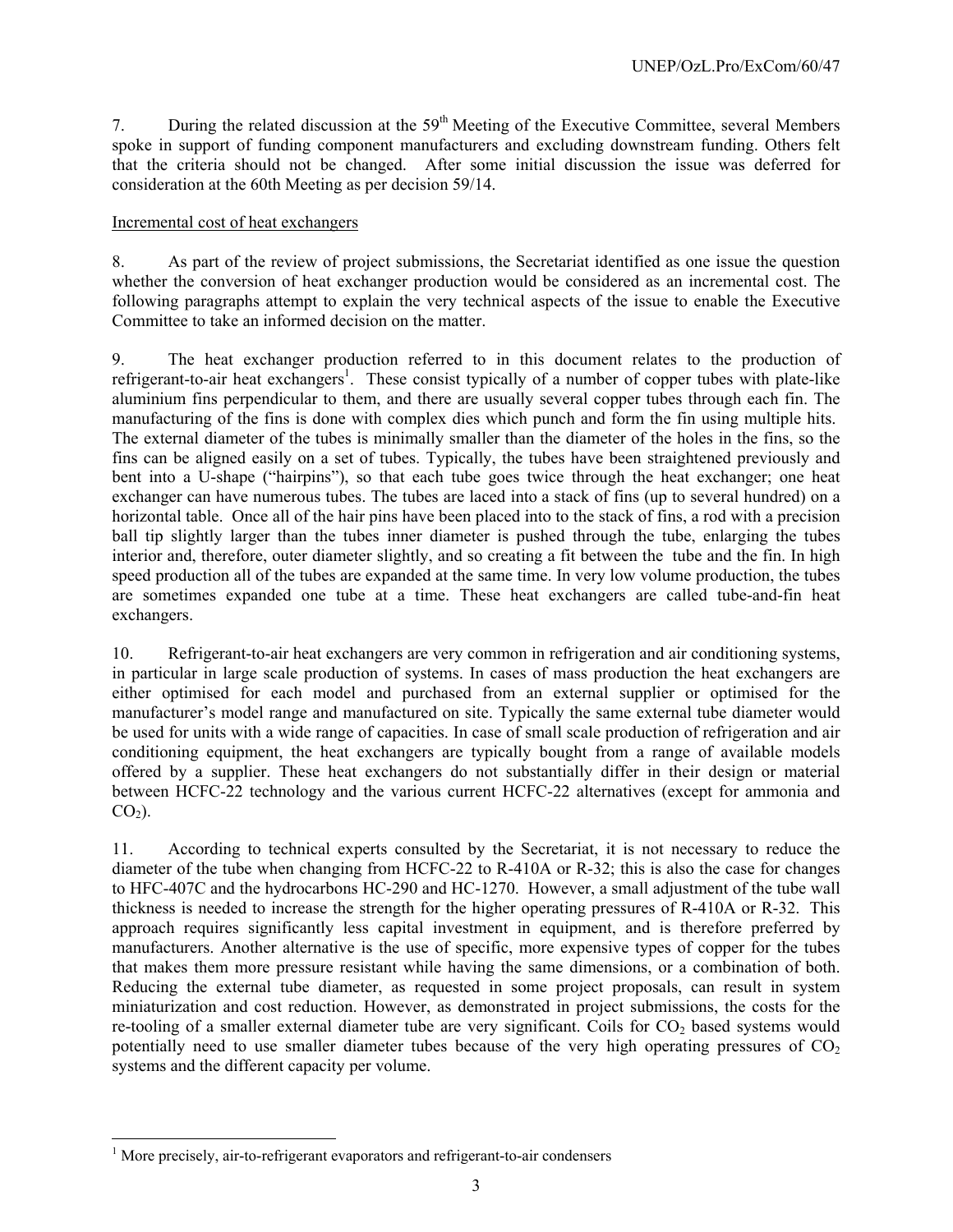12. The machines for the production of heat exchangers are to some extent customized, in particular for the external tube size. A change in external tube size will lead to a replacement need for the equipment, in particular the dies for manufacturing of fins, the machines to bend the copper tubes, auto-brazing equipment and the machines used to expand the tubes. All these are usually fully automated precision production machines with relatively high modification or replacement costs.

13. In case of purchase of heat exchangers from external suppliers, the supplier will ask for some mark-up, and sometimes a supplier will not be able to meet high production volumes without making additional capital investments. Therefore large manufacturers will typically build their own heat exchangers while small manufacturers would find it more cost effective to purchase their heat exchangers from a specialty supplier. Should the supplier be flexible in its production set-up and able to supply heat exchangers with tubes of various external diameters a reduction in tube diameter, if desired, often might lead to the use of less copper in the production, which tends to reduce heat exchanger production costs and, therefore, market prices. In such cases, the refrigerant filling for the unit will also decrease, which leads to additional cost savings. However, as explained above, the Secretariat does not see these elements as related to the conversion from HCFC-22 to an alternative.

14. Companies are presently used to manufacturing their own heat exchangers in house, which provides them with a higher flexibility in designing and manufacturing larger air conditioning systems according to customers specification and might also yield some savings in operational costs. Consequently, due to the present lack of demand external manufacturers with sufficient capacity might currently not be available in acceptable proximity to all manufacturing facilities. In terms of transition times, independent of whether the manufacturing of heat exchangers is done within an air conditioner manufacturer or at a specialised supplier, the Secretariat would like to point out that equipment used to produce air conditioner heat exchangers is complex and available only from a small base of suppliers. The regular lead time to purchase this equipment can range from 12-24 months depending on the number of manufacturers that are purchasing equipment at a given time. Should the number of projects initiated by the Multilateral Fund accelerate the rate of orders, further delays are likely<sup>2</sup>.

15. The Executive Committee might wish to consider the suggestion in sub paragraph (a) and, in addition, the suggestions contained in sub-paragraphs (b) to (e) establishing eligibility of the conversion of component manufacturing, or alternatively (f) as below, establishing eligibility of IOCs for components:

(a) Not to treat as an incremental cost, in case of conversion of refrigeration or air conditioning systems from HCFC to a hydrocarbon or an HFC, the capital costs related to retooling for a change in diameter of the tubing within tube-and-fin heat exchangers, since these are considered to constitute an avoidable technical upgrade;

And

l

- (b) To discontinue funding of incremental operating cost for components, and instead fund conversions of component manufacturers and component manufacturing facilities in the production of air conditioning equipment;
- (c) Not to include any incremental operating cost in the funding provided for manufacturers of components; and

 $2^2$  As an example, there is anecdotal evidence that prior to the change in minimum efficiencies in the United States of America in 2006 which led to the necessity to change heat exchanger designs and, therefore, retool, the worldwide lead time for some heat exchanger manufacturing equipment increased to nearly 36 months.